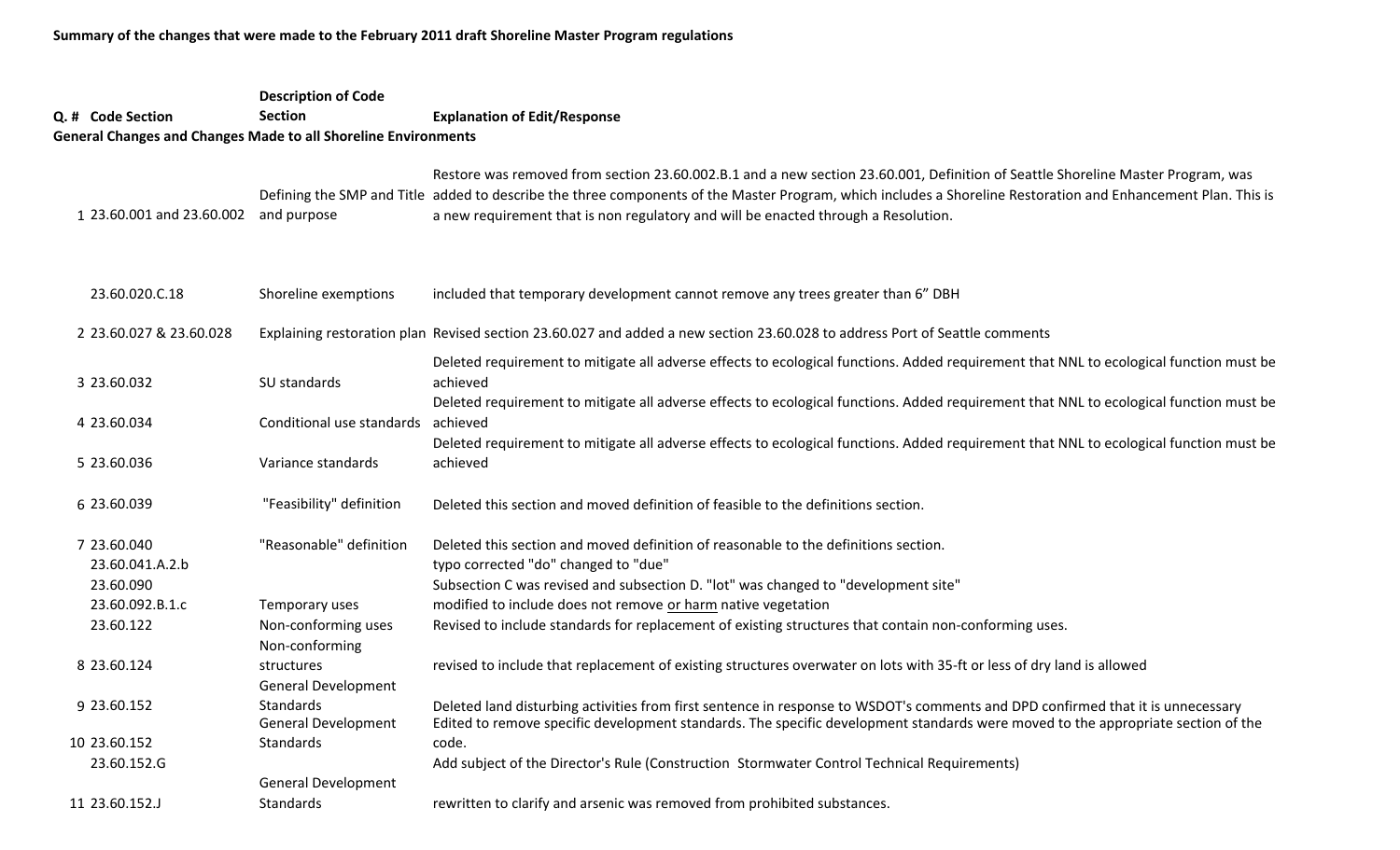| 5 23.60.152.K            | Creosote Pile Repair<br><b>General Development</b> | Creosote piles allowed to be repaired if under an existing structure that is not being removed/replaced or if fewer than 50% of the piles<br>clarified that this is a requirement for new and replaced structures and included specific standard for transparency levels for covered |
|--------------------------|----------------------------------------------------|--------------------------------------------------------------------------------------------------------------------------------------------------------------------------------------------------------------------------------------------------------------------------------------|
| 12 23.60.152.L and M     | Standards                                          | moorage and boat sheds.                                                                                                                                                                                                                                                              |
|                          | <b>General Development</b>                         |                                                                                                                                                                                                                                                                                      |
| 23.60.152.M              | Standards                                          | Inlcluded reference to subsection that includes standards for when light transmitting features are required for docks and piers.                                                                                                                                                     |
|                          | <b>General Development</b>                         |                                                                                                                                                                                                                                                                                      |
| 23.60.152 N and O        | Standards                                          | New subsections added to include standards for use of tires and other floatation material in the Shoreline District                                                                                                                                                                  |
|                          | <b>General Development</b>                         | Included standard that Artificial night lighting shall be minimized by focusing the light on the dock surface, using shades that minimize                                                                                                                                            |
| 23.60.152.P              | Standards                                          | illumination of the surrounding environment and using lights that minimize penetration into the water.                                                                                                                                                                               |
|                          | <b>General Development</b>                         |                                                                                                                                                                                                                                                                                      |
| 13 23.60.152.Q           | Standards                                          | Formerly 23.60.152 M: Included provision to allow fulfillment of requirement prior to commencement of construction                                                                                                                                                                   |
|                          | <b>General Development</b>                         |                                                                                                                                                                                                                                                                                      |
| 14 23.60.152.T           | Standards                                          | Deleted                                                                                                                                                                                                                                                                              |
|                          |                                                    | Shoreline mitigation was clarified to indicate that mitigation is required for new shoreline development and to compensate for loss of                                                                                                                                               |
| 15 23.60.158             | Mitigation                                         | ecological function.                                                                                                                                                                                                                                                                 |
| 16 23.60.160             |                                                    | Priority habitat protection Included "as determined by the Director" for hyporheic zones and will map these zones after adoption of the regulations.                                                                                                                                 |
| 17 23.60.160             |                                                    | Priority habitat protection Deleted the inclusion of Essential Public Facilities (EPFs) b/c we have a clearer process for EPFs in 23.60.157 and 23.80.                                                                                                                               |
|                          |                                                    |                                                                                                                                                                                                                                                                                      |
| 23.60.160.B.5            |                                                    | Priority habitat protection Included exception for priority salt water habitat that is deisgnated b/c it used by anadromous fish for migration                                                                                                                                       |
|                          | Standards for regulated                            | Non-motorized pull-out area was added, included that limiting hours is required to be approved by the Director and pervious material                                                                                                                                                 |
| 23.60.164                | public access                                      | is required to be used to the greatest extent feasible for pedestrian pathways.                                                                                                                                                                                                      |
|                          |                                                    | Section modified to include a table of the shoreline modifications that are allowed in each shoreline environment and the standards                                                                                                                                                  |
| 18 23.60.172             | Shoreline modifications                            | that apply. Deleted shoreline modification standards from each shoreline environment.                                                                                                                                                                                                |
| 23.60.172.B              | Shoreline modifications                            | B. Any proposed shoreline modification located on state-owned aquatic lands must be authorized by the WA DNR prior to obtaining<br>authorization from the Director.                                                                                                                  |
| 23.60.174                | Artificial reef standards                          | Included additional development standard that require that artificial reefs be designed for restoration or recreation purposes.                                                                                                                                                      |
| 19                       |                                                    |                                                                                                                                                                                                                                                                                      |
| 23.60.174                | Artificial reef standards                          | Modified to include that toxic material cannot be used in artificial reefs.                                                                                                                                                                                                          |
|                          |                                                    | Remain in the regulations. In all cases the list is not inclusive and the regulations allow for the applicant to use different methods of                                                                                                                                            |
|                          | Mitigation sequencing                              | mitigation if other methods exist that are as effective or more effective than the listed methods. The methods will guide applicants and                                                                                                                                             |
| 26 23.60.174 - 23.60.190 | requirements/guidance                              | planners and this will result in more efficient project review.                                                                                                                                                                                                                      |
| 23.60.175                | Boat launching and landing                         |                                                                                                                                                                                                                                                                                      |
|                          | facilities                                         | New section added to provide standards for boat launching and landing facilities.                                                                                                                                                                                                    |
| 20 23.60.182             | Dredging standards                                 | Updated section based on input from the Army Corps of Engineers and the Port of Seattle.                                                                                                                                                                                             |
| 23.60.184.I              |                                                    | Modified to include loss of loss or modification of upland vegetation functions and habitat and shallow water vegetation functions.                                                                                                                                                  |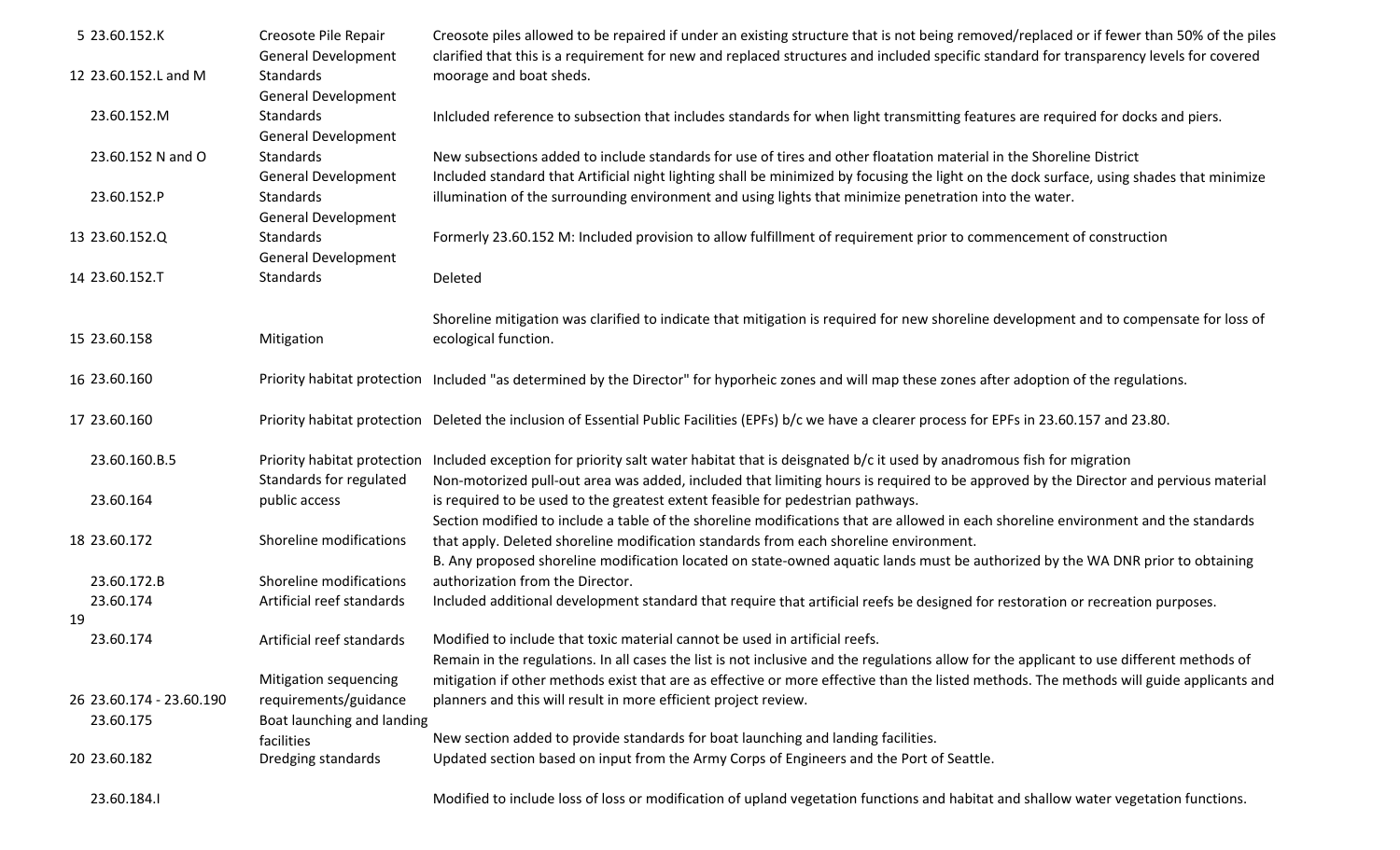|                  |                                    | Grading, landfill and slope Landfill shall not be placed in the critical root zone of any trees over 6" DBH, and grading, landfill and slope stabilization WOrk shall not                                                                                                                                                                                                                                 |
|------------------|------------------------------------|-----------------------------------------------------------------------------------------------------------------------------------------------------------------------------------------------------------------------------------------------------------------------------------------------------------------------------------------------------------------------------------------------------------|
| 23.60.185        | stabilization                      | result in the compaction of soils in the critical root zone of any trees over 6" DBH                                                                                                                                                                                                                                                                                                                      |
| 23.60.185.D      | Grading                            | Modified to include "similar material" to this requirement                                                                                                                                                                                                                                                                                                                                                |
|                  | Grading and slope                  |                                                                                                                                                                                                                                                                                                                                                                                                           |
| 23.60.185.F      | stabilization                      | Clarified standard                                                                                                                                                                                                                                                                                                                                                                                        |
|                  | Mooring buoys, piles and           |                                                                                                                                                                                                                                                                                                                                                                                                           |
| 21 23.60.186     |                                    | floating dolphin standards New section added to provide standards for mooring buoys, mooring piles and floating dolphins.                                                                                                                                                                                                                                                                                 |
| 23.60.187.B.5    | Piers                              | Modified to clarify that residential piersa are limited to watefront lots.                                                                                                                                                                                                                                                                                                                                |
| 23.60.187.B.10   | Piers                              | modified to require platform to be located a minimum of 30-ft from OWH.                                                                                                                                                                                                                                                                                                                                   |
| 23.60.187.C      | Piers                              | Modified to include standards when light transmitting features are infeasible.                                                                                                                                                                                                                                                                                                                            |
| 23.60.187.C      | Piers                              | Revised to allow work sheds in Lake Union based on percentagel of development site.                                                                                                                                                                                                                                                                                                                       |
|                  |                                    | Slip side maintenance was edited to address comments and to clarify that this standard is meant to regulate non-commercial slip-side                                                                                                                                                                                                                                                                      |
| 22 23.60.187.D   | Pier and dock standards            | maintenance.                                                                                                                                                                                                                                                                                                                                                                                              |
| 23.60.187.E      | Piers                              | additional potential impacts were included as follows: changes to wave and flow power or patterns, alteration of growing conditions and<br>aquatic productivity, pollution resulting from boat and other uses (including maintenance of facilities and ancillary recreation uses),<br>periodic or continual disturbance by human activity, and remaining shading of habitat after installation of grating |
|                  |                                    |                                                                                                                                                                                                                                                                                                                                                                                                           |
|                  | Shoreline stabilization            | Clarified shoreline stabilization section that replacement of hard shoreline stabilization is allowed for water-dependent uses. Note:                                                                                                                                                                                                                                                                     |
| 23 23.60.188     | standards                          | maintenance and repair, including replacement is an exempt activity per 23.60.020 but review is required per 23.60.020.                                                                                                                                                                                                                                                                                   |
| 23.60.188.G      | Shoreline Stabilization            | Terraced and sloped bulkheads were added as an option for hard shoreline stabilization.                                                                                                                                                                                                                                                                                                                   |
|                  | Vegetation management              |                                                                                                                                                                                                                                                                                                                                                                                                           |
| 23.60.190.A.5    | standards<br>Vegetation management | revised to inlclude "including all vegetation by species and number".                                                                                                                                                                                                                                                                                                                                     |
| 24 23.60.190.B.4 | standards                          | "Chemicals" was added after "other"                                                                                                                                                                                                                                                                                                                                                                       |
|                  | Vegetation management              |                                                                                                                                                                                                                                                                                                                                                                                                           |
| 23.60.190.C.1    | standards                          | revised as follows: c. no native trees and no nonnative trees with a DBH greater than 6" are removed.                                                                                                                                                                                                                                                                                                     |
|                  |                                    | Vegetation management revised as follows: removes non-native vegetation, except for trees with a DBH greater than 6", invasive plants, noxious weeds or dead                                                                                                                                                                                                                                              |
| 23.60.190.C.2    | standards                          | native vegetation                                                                                                                                                                                                                                                                                                                                                                                         |
|                  | Vegetation management              |                                                                                                                                                                                                                                                                                                                                                                                                           |
| 23.60.190.C.3    | standards                          | revised to include "that promotes the health and vigor of trees and shrubs"                                                                                                                                                                                                                                                                                                                               |
|                  |                                    | vegetation planting is required as part of mitigation then a plan is required. And mitigation is required for the removal of trees to                                                                                                                                                                                                                                                                     |
| 23.60.190.C.3    | Vegetation management              | compensate for the loss of woody debris into the adjacent aquatic environment.                                                                                                                                                                                                                                                                                                                            |
| 23.60.190        |                                    | Vegetation management subsectin revised and only dead native vegetation can be removed.                                                                                                                                                                                                                                                                                                                   |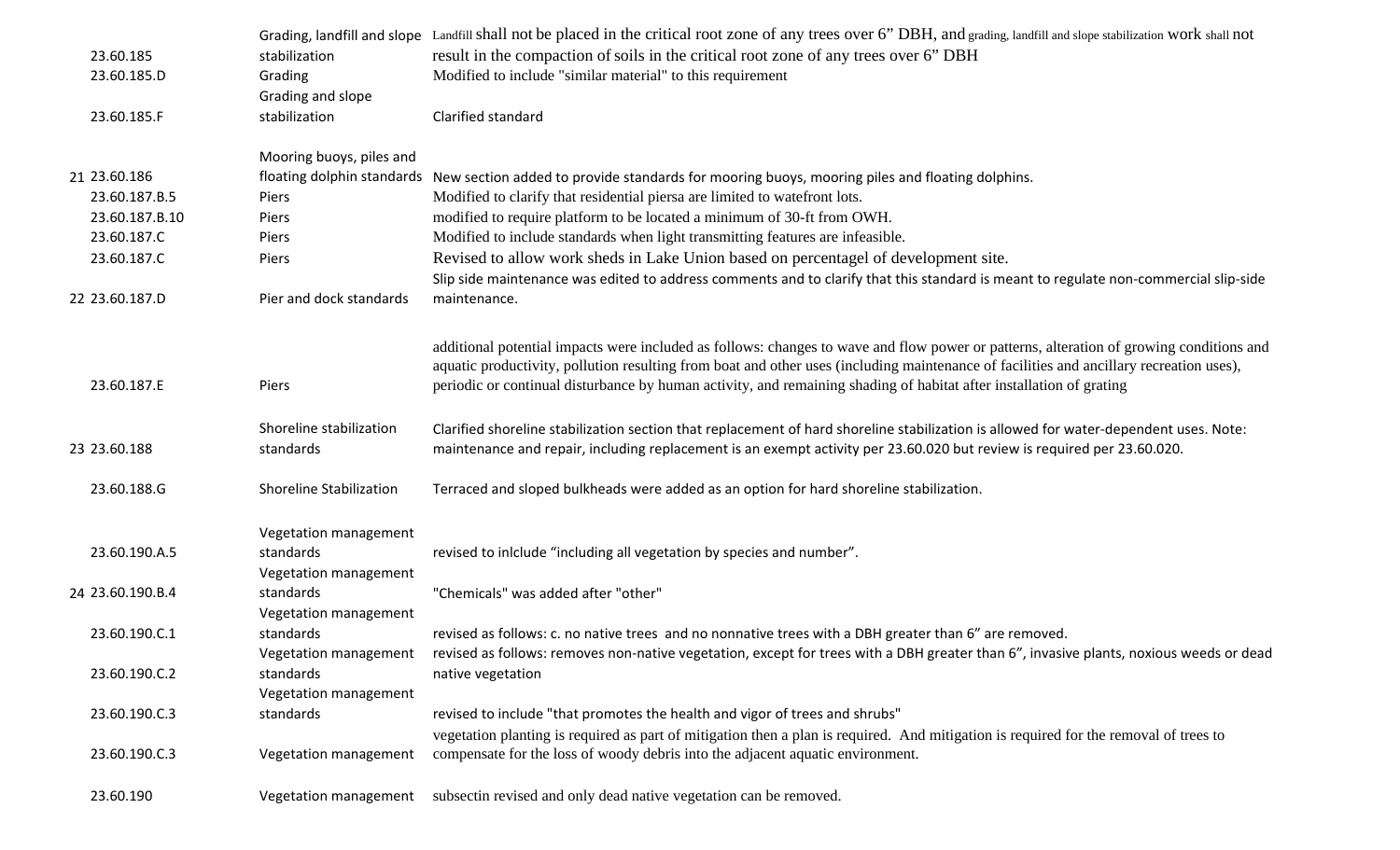|                 |                                                          | Revised to inlude Aquaculture facilities are required to develop best management practices to mitigate impacts from the construction                                      |
|-----------------|----------------------------------------------------------|---------------------------------------------------------------------------------------------------------------------------------------------------------------------------|
| 23.60.194       |                                                          | Standards for Aquaculture and management of the facilities.                                                                                                               |
| 25 23.60.195    | Aquatic research section<br><b>Standards for Aquatic</b> | New section added to provide standards for Aquatic Research uses                                                                                                          |
| 27 23.60.195    | Research<br>Standards for commercial                     | revised so that no structures may be constructed.                                                                                                                         |
| 23.60.200       | and recreational marinas<br>Standards for commercial     | New sections added to include standards for new and expanded marinas and for dredging in marinas. See 23.60.200.B.7 and C and D.                                          |
| 23.60.200       | and recreational marinas<br>Standards for house          | exception added for view corridor requirement at recreational marinas with 35-ft or less of dry land.                                                                     |
| 23.60.204       | barges                                                   | Revised section to include standards for house barges that were built after 1990                                                                                          |
| 23.60.212.B     | Standards for streets<br>Standards for live-aboard       | Revised to allow extra time for relocation of road if it is accomodating two projects.                                                                                    |
| 23.60.214       | uses on vessels.                                         | Revised to eliminate the 25% live-aboard limit                                                                                                                            |
| 23.60.217       | Standards for utility lines                              | Inlcuded standard to allow temporary relocation of overhead utility lines                                                                                                 |
| 23.60.217.G     | Standards for utility lines<br>Standards for yacht, boat | Modified to include the allowance for "a more habitat friendly configuration subject to approval by the Director".                                                        |
| 23.60.219.B     | and beach clubs                                          | deleted b/c live-aboards are regulated in Sections 23.60.200 and 214                                                                                                      |
| 23.60.219       | Yacht, boat and beach<br>clubs                           | New provision was added to clarify that moorage facilities associated with YBBCs are required to comply with the standards for<br>recreational marinas Section 23.60.200. |
| 23.60.236.B.2.b |                                                          | Public access requirement requirement deleted b/c residential development is not allowed in the CM shoreline environment.                                                 |
| 23.60.290       | Setbacks in the CR                                       | revised to state that set backs for natural athletic fields and concessions is 50-ft from OHW and 35-ft for pavilions.                                                    |

## **Shoreline Setbacks**

Standard changed in all shoreline setbacks from ""avoid reducing vegetation coverage," to, "avoid reducing vegetation height, volume, density or coverage."

## Conservancy Shorelie environments

Aquaculture was changed to <sup>a</sup> prohibited use.

Feasible used when required by the WAC and when required by mitigation sequencing. If required by mitigation sequencing "*feasible"* is in italics.

## **Conservancy Waterway**

1 23.60.310

Aquaculture was changed from allowed as <sup>a</sup> conditional use to prohibited Table of uses was updated to include all existing uses that are currently allowed including minor vessel repair and boat moorage.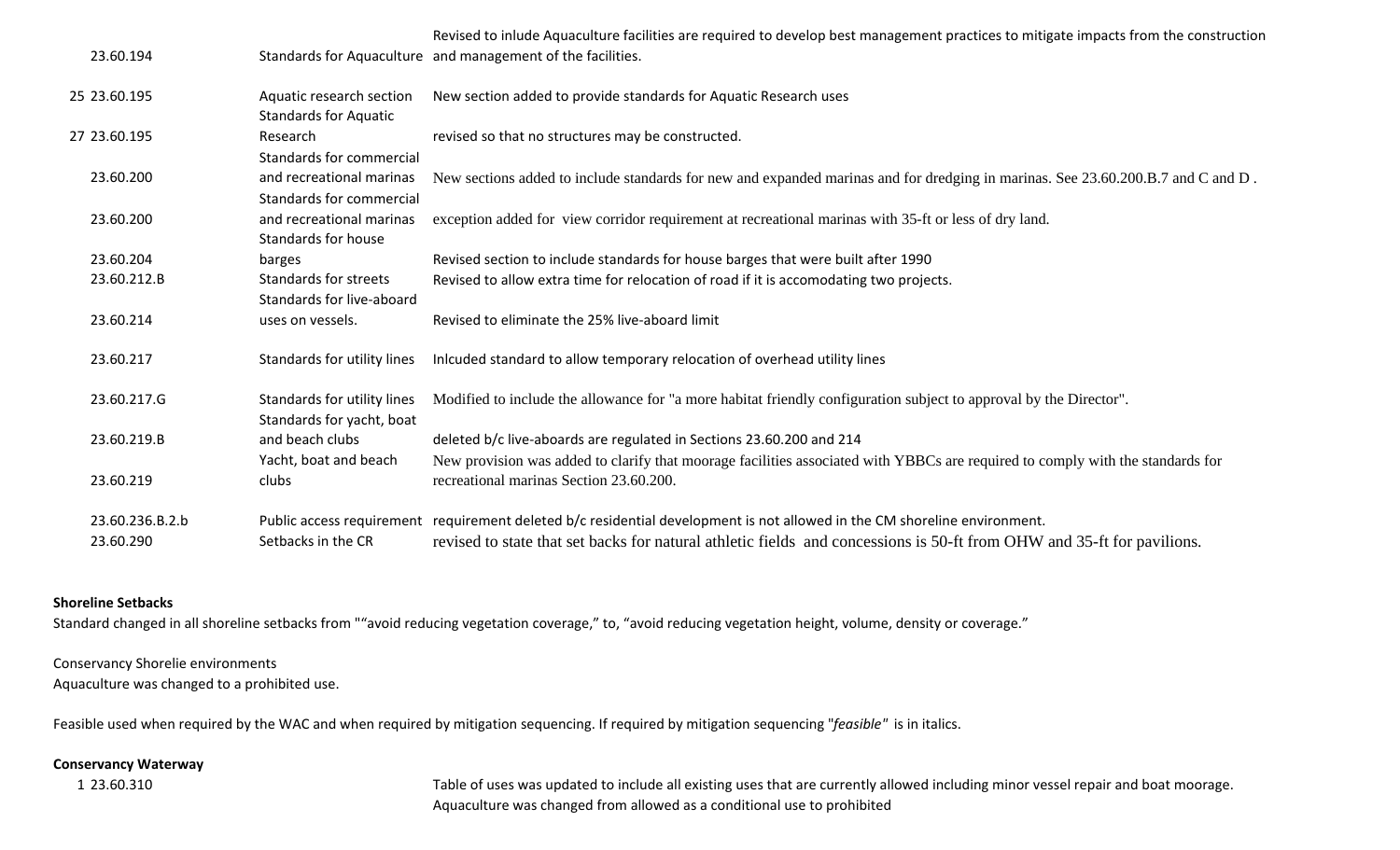| <b>Urban Commercial</b>                            |                             |                                                                                                                                                                  |
|----------------------------------------------------|-----------------------------|------------------------------------------------------------------------------------------------------------------------------------------------------------------|
| 1 23.60.382                                        | Use table                   | WR Colleges, institutes for advanced study, vocational schools and museums are now allowed on waterfront lots                                                    |
| 2 23.60.382                                        | Use table                   | Changed "street level" to : lowest floor level" Note: This change still under City review.                                                                       |
| 23.60.382.C                                        | Use table                   | Revised section regulating existing single family, multifamily and artist studio/dwelling units located overwater to clearly state that                          |
|                                                    |                             | existing uses are allowed and to describe how these uses will be regulated.                                                                                      |
| 3 23.60.384                                        |                             | A new section was added to describe the uses allowed overwater                                                                                                   |
| 4 23.60.390                                        |                             | Shoreline setback section updated to clarify setbacks for structures                                                                                             |
|                                                    | Public access all shoreline | Changed public access requirement so that WR uses where "The use has a functional requirement for a waterfront location, such as the                             |
|                                                    | environments                | arrival or shipment materials by water, or the need for large quantities of water;" are not required to provide public access but water-                         |
| 5 23.60.392                                        |                             | related uses                                                                                                                                                     |
| 23.60.236.A, 294.A,                                |                             |                                                                                                                                                                  |
| 392.A, 414.A                                       |                             | Moved to 23.60.164                                                                                                                                               |
| Urban General, Urban Industrial and Urban Maritime |                             |                                                                                                                                                                  |
| 1 23.60.200                                        |                             | Revised BMPs for marinas based on comments                                                                                                                       |
| 23.60.402, 23.60.482 &                             |                             | Dry docks were changed from a conditional use to an allowed use in the UI and UM and from a prohibited use to an allowed use in the                              |
| 2 23.60.502                                        | Use tables                  | UG shoreline environment                                                                                                                                         |
| 23.60.402, 23.60.482 &                             |                             | Use table updated and simplified to include that all WD and WR industrial and commercial uses are allowed and that uses on upland                                |
| 3 23.60.502                                        | Use tables                  | lots are governed by the underlying zones except for some uses that are currently prohibited on upland lots.                                                     |
| 23.60.402, 23.60.482 &                             |                             | Uses that were determined to support WD/WR and allowed as 20% of the lot as a conditional use are now an allowed use (no                                         |
| 4 23.60.502                                        | Use tables                  | conditional use required). Eating and drinking establishments removed from non-water-dependnet and water-related uses allowed.                                   |
|                                                    |                             | Boat moorage was changed from a conditional use to an allowed use; animal husbandry was changed to a prohibited use; single family                               |
|                                                    |                             | dwelling units changed from prohibited to prhibiting new untis and allowing existing units and artist studio/dwelling changed from a                             |
| 5 23.60.402                                        | Use table                   | conditional use to prohibting new and allowing existing units.                                                                                                   |
|                                                    | Height sections of the UG,  |                                                                                                                                                                  |
| 23.60.406, 23.60.486 &                             | UI and UM shoreline         |                                                                                                                                                                  |
| 3 23.60.506                                        | environments                | Revised to include allowances for additional height.                                                                                                             |
| 23.60.410, 23.60.490,                              |                             |                                                                                                                                                                  |
| 6 23.60.510                                        | Use tables                  | Shoreline setback sections updated to clarify setbacks for structures                                                                                            |
|                                                    |                             | Public access all shoreline Changed public access requirement so that WR uses where "The use has a functional requirement for a waterfront location, such as the |
| 23.60.414, 23.60.494 &                             | environments                | arrival or shipment materials by water, or the need for large quantities of water;" are not required to provide public access but water-                         |
| 7 23.60.514                                        |                             | related uses                                                                                                                                                     |
|                                                    | UM uses allowed             |                                                                                                                                                                  |
| 8 23.60.504                                        | overwater                   | A new section was added to describe what non-water-dependent uses are allowed overwater in the UM environment.                                                   |